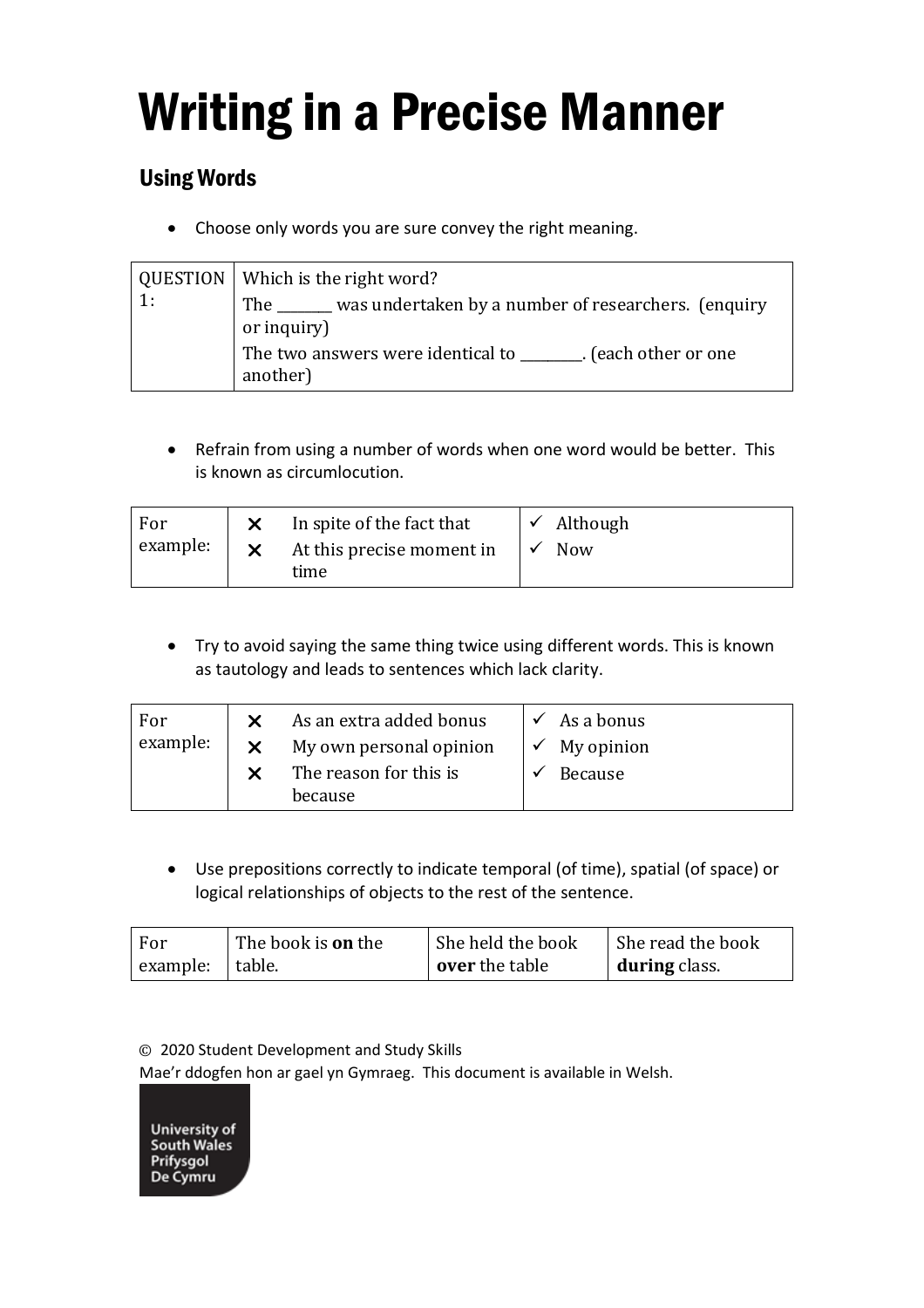|    | QUESTION   Which preposition would you choose?                                                |  |  |
|----|-----------------------------------------------------------------------------------------------|--|--|
| 2: | Each section is independent $\_\_$ the other. (upon / of / to / with)                         |  |  |
|    | Your recommendations should correspond ____ the report's<br>findings. (upon / of / to / with) |  |  |

## Using Numbers

• Use numbers to help your reader get an exact picture of what it is you are trying to convey.

## For example:

|  | Politician: "Many people were<br>injured and it is feared that a<br>considerably larger number<br>than first expected may be<br>dead". |  | $\checkmark$ To convey exactness: "Although at<br>first it was thought the number of<br>deaths was low, it is now feared that<br>the number has risen to 58.<br>Therefore, of the 300 people involved<br>in this incident, 210 people were<br>injured and unfortunately there are<br>still 32 unaccounted for". |
|--|----------------------------------------------------------------------------------------------------------------------------------------|--|-----------------------------------------------------------------------------------------------------------------------------------------------------------------------------------------------------------------------------------------------------------------------------------------------------------------|
|--|----------------------------------------------------------------------------------------------------------------------------------------|--|-----------------------------------------------------------------------------------------------------------------------------------------------------------------------------------------------------------------------------------------------------------------------------------------------------------------|

• If you are able to use numbers or tables to help your reader, do so but remember the points below:

| Do not leave a space between the number and the symbol: 45%, 28°C                                                           |  |  |  |  |
|-----------------------------------------------------------------------------------------------------------------------------|--|--|--|--|
| Do not put a full stop after the symbol unless it comes at the end of a sentence.                                           |  |  |  |  |
| When making a symbol plural do not add 's':                                                                                 |  |  |  |  |
| $\checkmark$ cm = centimetre and $\checkmark$ km = kilometre and $\checkmark$ l = litre and                                 |  |  |  |  |
| kilometres<br>litres<br>centimetres,                                                                                        |  |  |  |  |
| Never use a number at the beginning of a sentence, use words:                                                               |  |  |  |  |
| $\checkmark$ "Seventeen people were named"<br>$\checkmark$ "Fifty-eight people were killed<br>during"<br>or                 |  |  |  |  |
| Numbers less than 100 should be written in words - except in scientific writing<br>when all numbers are set out as numbers. |  |  |  |  |
| <b>Exception</b> - Before a symbol or percentage:                                                                           |  |  |  |  |
| 4m, $\sqrt{2\%}$ ,<br>$\checkmark$ four metres<br>two per cent<br>$\checkmark$<br><sub>or</sub>                             |  |  |  |  |
| Avoid two numbers together                                                                                                  |  |  |  |  |
| $\checkmark$ four 14-year-olds<br>4 14-year-olds.<br>x                                                                      |  |  |  |  |

• Proofreading involves scanning your work for errors. You can eliminate mistakes in grammar, punctuation and formatting if you do this continuously when writing. This should then lead to the completion of a more precise and competent piece of work.